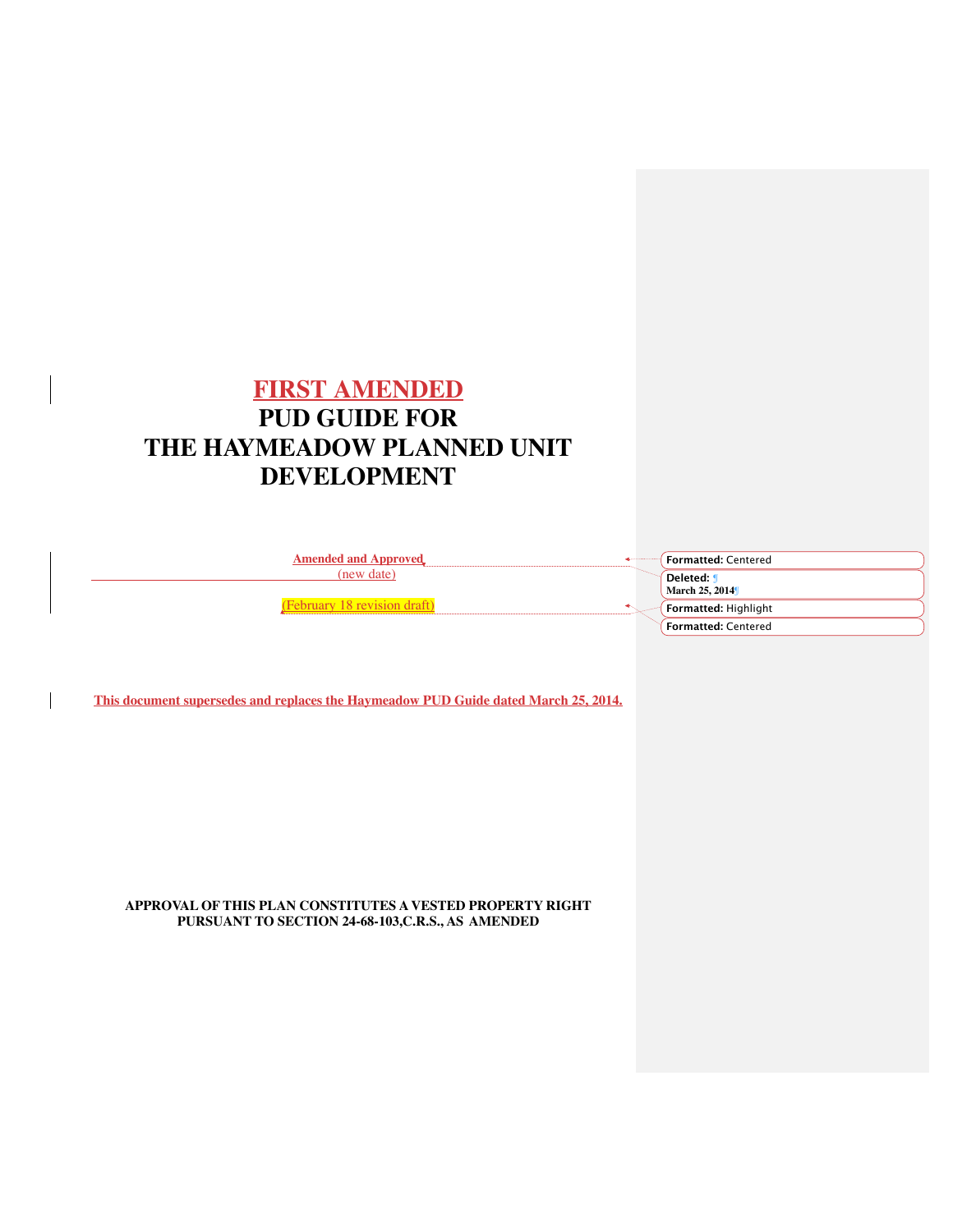## **1. PURPOSE:**

The purpose of the Haymeadow PUD Guide is to serve as the governing land use regulations which will control the development of the Haymeadow PUD. The PUD Guide will serve as the "Zone District Regulations" for the PUD and is in conformance with Section 4.11.030 of the Town of Eagle Land Use and Development Code.

The Haymeadow PUD authorizes a total of 837 dwelling units, a public school facility, a fire station, active and passive parks and recreation areas, community facilities, trails and open space on 660 acres of land within the Town of Eagle, Eagle County, Colorado as described in the approved Haymeadow PUD Development Plan. Development within the PUD is administered by the Town of Eagle through the provisions of the PUD Development Plan and this PUD Guide. Building construction within the PUD is governed by the applicable Town of Eagle ordinances, rules, regulations and codes. Approval of this plan constitutes a vested property right pursuant to section 24-68-103,C.R.S., as amended.

The approved Haymeadow PUD Development Plan Drawing dated March 25, 2014 is attached to this PUD Guide as Exhibit A.

## **2. DEFINITIONS:**

Unless otherwise defined below, all terms used in this document shall be as defined by the Town of Eagle Land Use Regulations.

#### **A. Haymeadow PUD**

The Haymeadow PUD is a zone district authorized by the Town of Eagle Ordinance No. , Series of 2014, and containing the property commonly known as Haymeadow.

#### **B. Bed and Breakfast**

An owner occupied dwelling unit that contains no more than four guest rooms where lodging, with or without meals, is provided for compensation.

#### **C. Neighborhood Parcels**

Areas as indicated on the approved Haymeadow PUD Development Plan for residential development, the development of which shall be regulated by this Haymeadow PUD Guide. These parcels are listed as Neighborhood A1, Neighborhood A2, Neighborhood B, Neighborhood C and Neighborhood D.

## **D. Planning Tracts**

Areas as indicated on the approved Haymeadow PUD Development Plan and Preliminary Subdivision Plan for non-residential development, the development of which shall be regulated by this Haymeadow PUD Guide. These Tracts are listed as Tract E: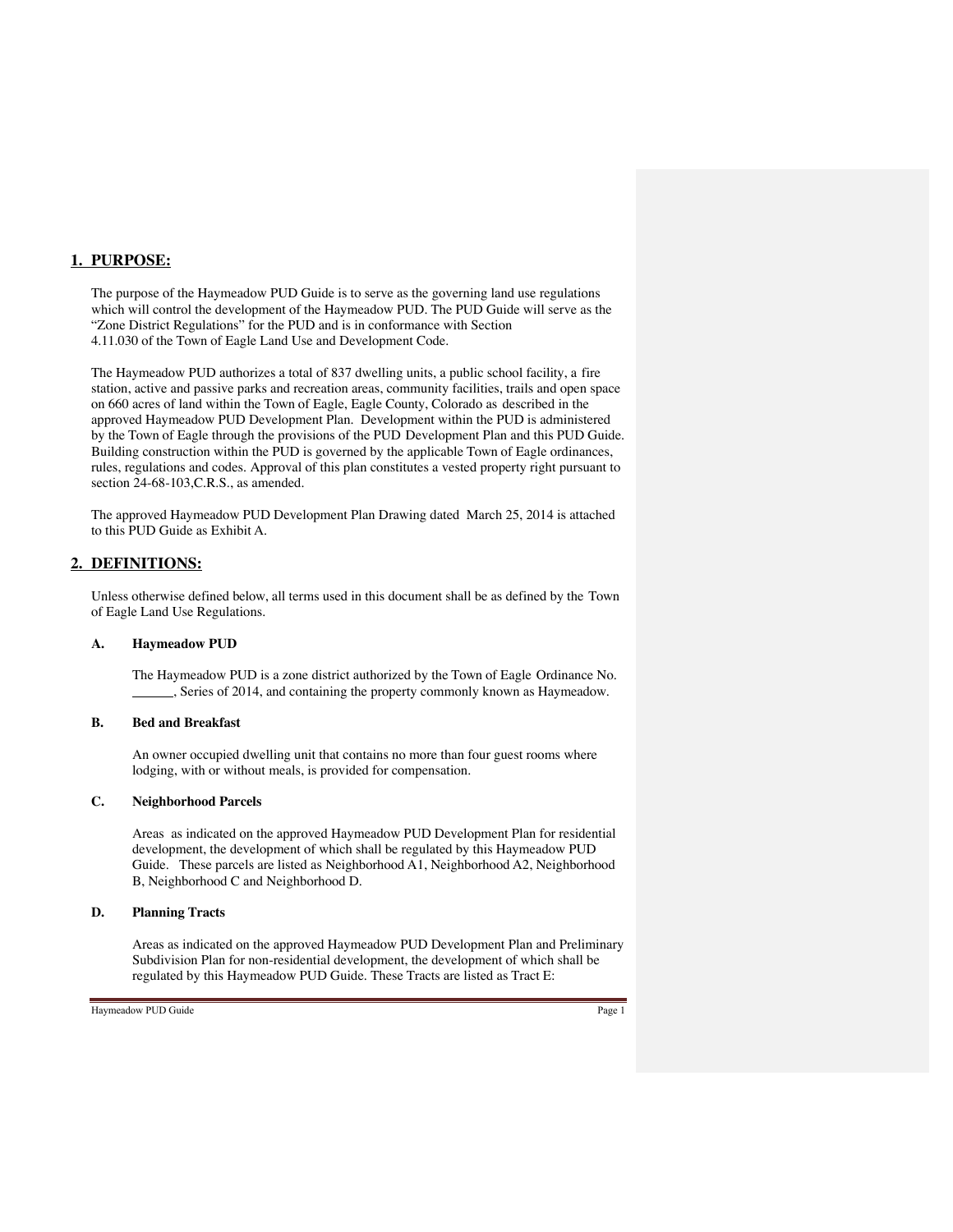Recreation/School, Tract F: Park, Tract G: Fire Station, Tract I; Cabin, Tract J; School and Tract H: Future Development. The future resubdivision of Tract K will create additional tracts regulated by the PUD Guide. The Preliminary Plan is attached as Exhibit B.

## **E. Special Use**

Special Use shall be as defined in Section 4.05 of the Town of Eagle Land Use and Development Code.

# **3. PUD ZONE DISTRICTS:**

## **A. Residential One – Neighborhood Parcels A1, A2, B and C:**

1. Purpose:

To provide sites for single family and multi-family homes on a variety of lot sizes that will maintain and reinforce the existing small town development pattern, character and architectural heritage of the Town of Eagle and to provide for mixed residential neighborhoods in order to serve the needs of the residents of Eagle. The design of neighborhoods in this district is intended to allow for flexibility, innovation and site sensitive planning that is responsive to both the design character and the functional requirements of the community.

- 2. Uses by Right:
	- a. One single family home on each specifically designated lot.
	- b. One duplex building (two units) on each specifically designated lot.
	- c. Multiple family residential, including condominiums, townhomes, flats or apartments, and single family or duplex cluster units on specifically designated lots.
	- d. Accessory apartment to single family dwelling as defined by the Town of Eagle (TOE) Municipal Code, not to exceed 700 square feet.
	- e. Utility service structures and buildings.
	- f. Home occupations as defined by the TOE Municipal Code.
	- g. Parks, open space and community gardens.
	- h. Model homes.
	- i. Pedestrian and bicycle trails.
	- j. Ponds, reservoirs and irrigation ditches.
	- k. Temporary construction staging areas.
	- l. Additional uses determined by the Town Planner to be similar to uses by right listed above.
	- m. Accessory uses customarily appurtenant to uses by right listed above including special events*.*
	- n. A Homeowner Association or Metro District operated or contracted enclosed storage building.
	- o. Typical agricultural uses may continue within each neighborhood until residential site development is initiated within the neighborhood.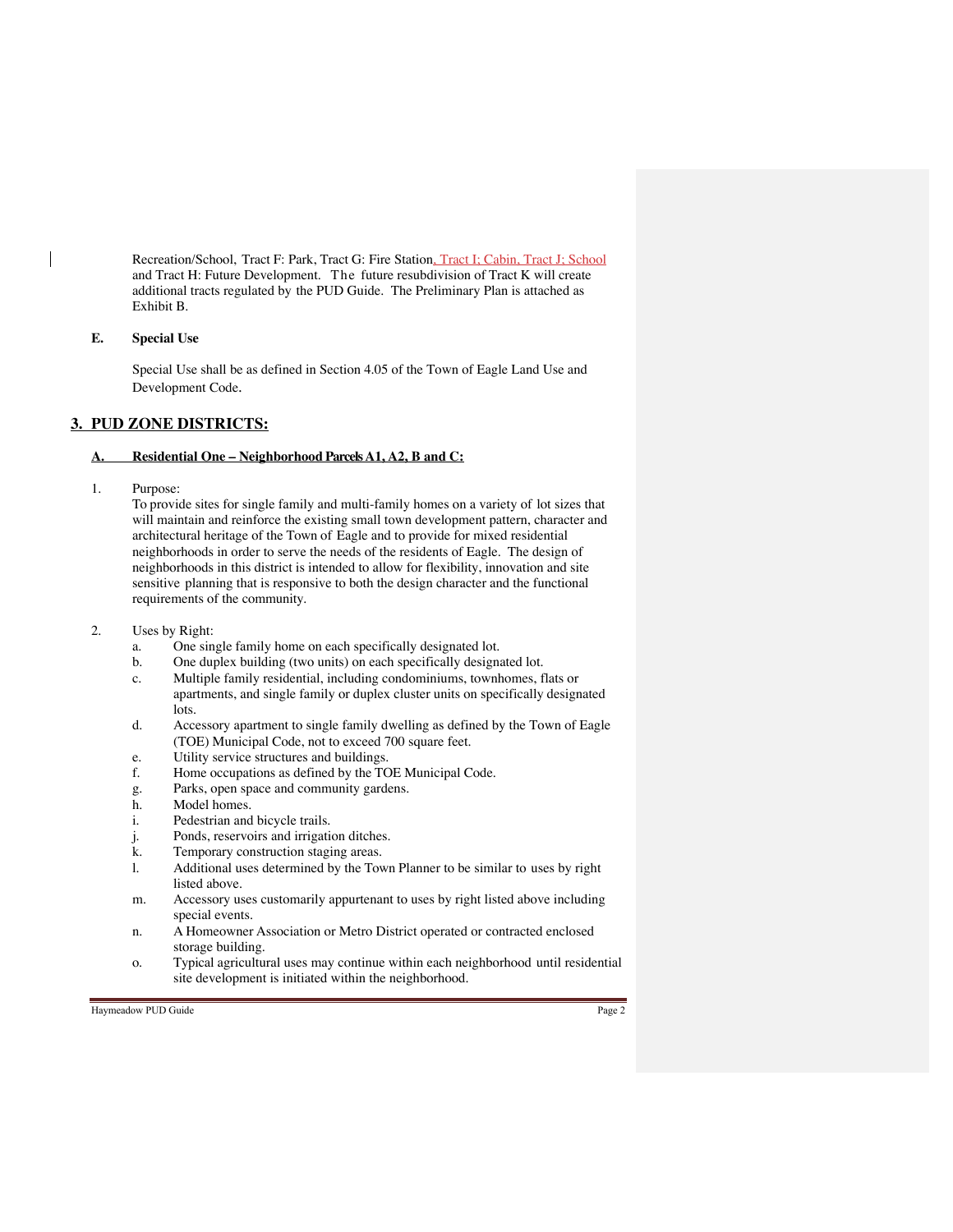- p. Mail box drop boxes or similar mail delivery facilities.
- q. Temporary sales office.

# $\overline{\hspace{1em}}$ 3. Special Uses:

- a. Day care of more than 8 children and elderly care.
- Special Events
- 4. Minimum Building Setback Requirements:
	- a. Single family with front loaded garage:
		- 1. Front: 12.5 feet minimum setback to the front porch and /or front of the building facade. Porch steps may encroach up to 5 feet into the 12.5 foot required setback. The minimum distance from the front property line to a garage door shall be 25 feet. The maximum front setback for the front porch shall be 22 feet from the front property line.
		- 2. Side: 12.5 feet.
		- 3. Rear: 12.5 feet for one-story elements and 20 feet for two-story elements.
	- b. Duplex with front loaded garage:
		- 1. Front: 12.5 feet minimum setback to the front porch and /or front of the building facade. Porch steps may encroach up to 3 feet into the 12.5 foot required setback. The maximum front setback for the front porch shall be 22 feet from the front property line. The minimum distance from the property line to a garage door facing a front property line shall be 25 feet.
		- 2. Side: 12.5 feet. The minimum distance from the side property line to a garage door shall be 33 feet for a lot with a shared driveway.
		- 3. Rear: 12.5 feet. An unenclosed, covered porch or deck may encroach up to 5 feet into the rear setback.
	- c. Single family and duplex uses with alley loaded garage:
		- 1. Front: 12.5 feet to the front porch and /or front of the building facade. Porch steps may encroach up to 3 feet into the 12.5 foot required setback. The maximum front setback for the front porch shall be 22 feet from the front property line.
		- 2. Side: 12.5 feet
		- 3. Rear: 12.5 feet, however, the minimum distance from the property line to a garage door shall be 22 feet, or 24 feet to the alley travel way, whichever is more restrictive.
	- d. Multiple Family:
		- 1. Front: 15 feet. The minimum distance from the front property line to a garage door shall be 25 feet.
		- 2.  $\frac{\text{Side}}{\text{Rear:}}$  15 feet<br>3. Rear: 20 feet
		- Rear: 20 feet
	- e. Supplementary setback requirements: 1. Roof eaves, bay window elements and similar features may encroach up to

**Formatted:** Indent: Left: 1", Hanging: 0.5", Space After: 0 pt, Line spacing: single, No widow/orphan control, Don't adjust space between Latin and Asian text, Don't adjust space between Asian text and numbers

Haymeadow PUD Guide Page 3

**Deleted:** ¶

**Formatted:** Indent: First line: 0"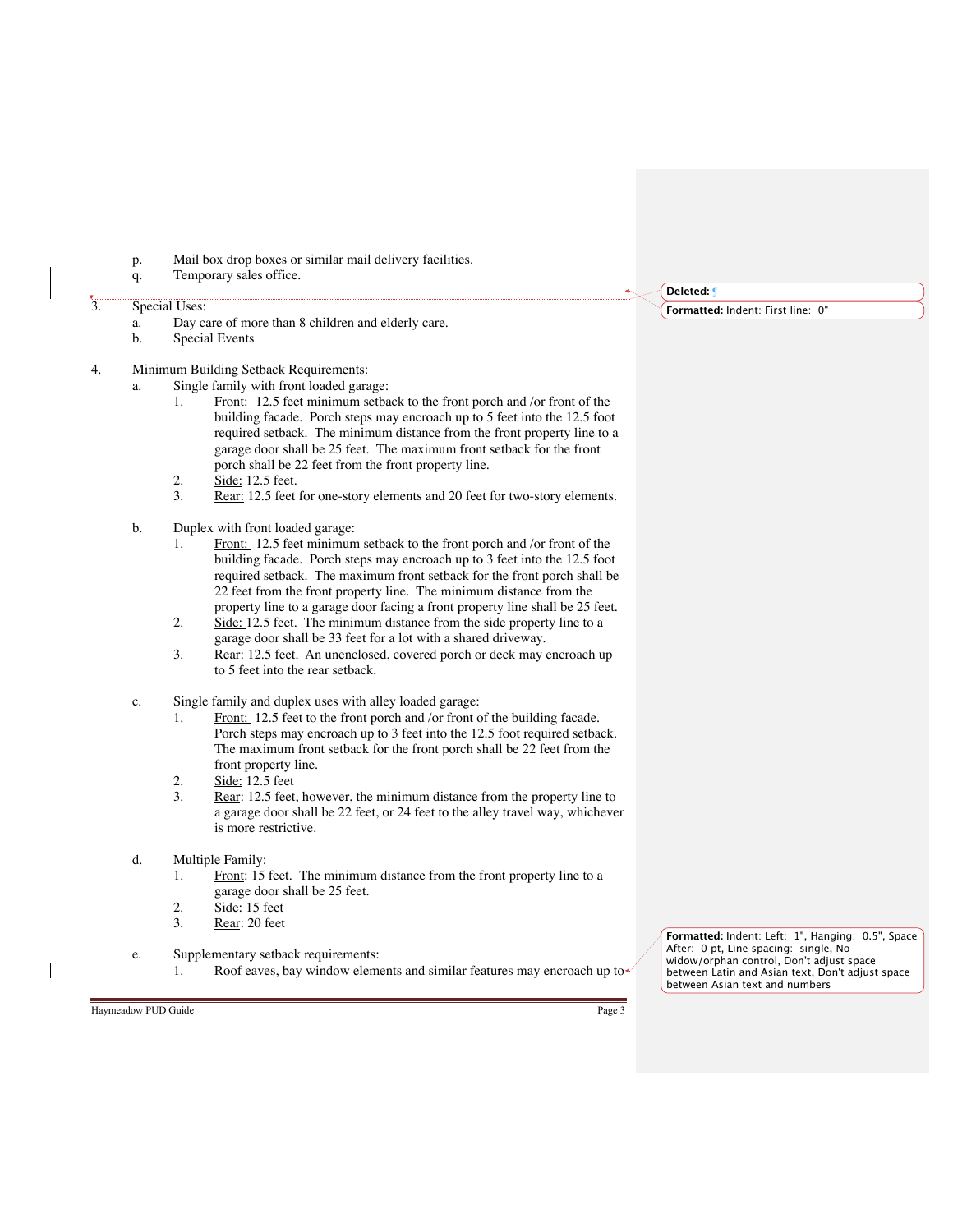|                  | 30 inches into any required setback.                                                           | Deleted: <b>J</b>                                                                                                          |
|------------------|------------------------------------------------------------------------------------------------|----------------------------------------------------------------------------------------------------------------------------|
|                  | Corner lots shall require compliance with the front setback standards on<br>2.                 | Page Break                                                                                                                 |
|                  | each side of the lot that fronts a public street.                                              |                                                                                                                            |
|                  | 3.<br>There shall also be a 50 foot building setback from Sylvan Lake Road in                  |                                                                                                                            |
|                  | Neighborhood A1 and A2.                                                                        |                                                                                                                            |
|                  |                                                                                                |                                                                                                                            |
| 5.               | Maximum Building Height:                                                                       |                                                                                                                            |
|                  | 35 feet.                                                                                       |                                                                                                                            |
| 6.               | Maximum Lot Coverage:                                                                          |                                                                                                                            |
|                  | Residential Multi-Family<br>a.                                                                 |                                                                                                                            |
|                  | Building 60%<br>1.                                                                             |                                                                                                                            |
|                  | 2.<br>All impervious materials - 70%                                                           |                                                                                                                            |
|                  | <b>Residential Single Family</b><br>b.                                                         |                                                                                                                            |
|                  | Building 40%<br>1.                                                                             |                                                                                                                            |
|                  | 2.<br>All impervious materials - 60%                                                           |                                                                                                                            |
|                  |                                                                                                |                                                                                                                            |
| 7.               | Maximum Density:                                                                               |                                                                                                                            |
|                  | The maximum density shall not exceed 15 dwelling units per gross acre for development          |                                                                                                                            |
|                  | within any Multi-Family Tract as shown on the initial Final Plat for each Neighborhood.        |                                                                                                                            |
|                  |                                                                                                |                                                                                                                            |
| 8.               | Neighborhood A1 Core Trail:                                                                    |                                                                                                                            |
|                  | The Multi-Family buildings in west/central area of Neighborhood A-1 shall be configured        |                                                                                                                            |
|                  | in such a manner to accommodate an alignment of the future 10 foot wide asphalt trail          |                                                                                                                            |
|                  | identified on the Neighborhood A-1, Phase 1 Trails Plan as described below.                    |                                                                                                                            |
|                  |                                                                                                |                                                                                                                            |
|                  | This trail will serve as a main route for children to access the park site at a location close | Deleted: school                                                                                                            |
|                  | to the north side of the school's vehicular access system. This trail shall be configured to   | Deleted: school                                                                                                            |
|                  | encourage use by children and designed in such a manner that provides direct views of          |                                                                                                                            |
|                  | the park site where possible and places a strong emphasis on safety at roadway crossings.      | Deleted: school                                                                                                            |
|                  | This portion of the trail system will be approved by the Town as part of the Development       |                                                                                                                            |
|                  | Permit review process for the adjacent multi-family buildings and the trail shall be           |                                                                                                                            |
|                  | constructed concurrent with the multi-family units.                                            | <b>Deleted:</b> In the event construction is initiated on the                                                              |
|                  |                                                                                                | school prior to completion of the trail, the developer shall<br>cause completion of this trail prior to the opening of the |
| 9.               | Supplemental requirements:                                                                     | school                                                                                                                     |
|                  | The minimum depth for first floor front porches shall be 7 feet.                               |                                                                                                                            |
| В.               | Residential Two - Neighborhood D:                                                              |                                                                                                                            |
|                  |                                                                                                |                                                                                                                            |
| 1.               | Purpose:<br>To provide sites for lower density single family homesites.                        |                                                                                                                            |
|                  |                                                                                                | Deleted: ¶                                                                                                                 |
| $\overline{2}$ . | Uses by Right:                                                                                 |                                                                                                                            |
|                  | Single family dwelling units not to exceed 7,000 square foot maximum size.<br>a.               |                                                                                                                            |
|                  | Accessory apartment to single family dwelling as defined by the Town of Eagle<br>b.            |                                                                                                                            |
|                  | Municipal Code, not to exceed 700 square feet.                                                 |                                                                                                                            |
|                  |                                                                                                |                                                                                                                            |
|                  |                                                                                                |                                                                                                                            |
|                  | Haymeadow PUD Guide<br>Page 4                                                                  |                                                                                                                            |

 $\overline{\phantom{a}}$ 

 $\overline{\phantom{a}}$ 

 $\overline{\phantom{a}}$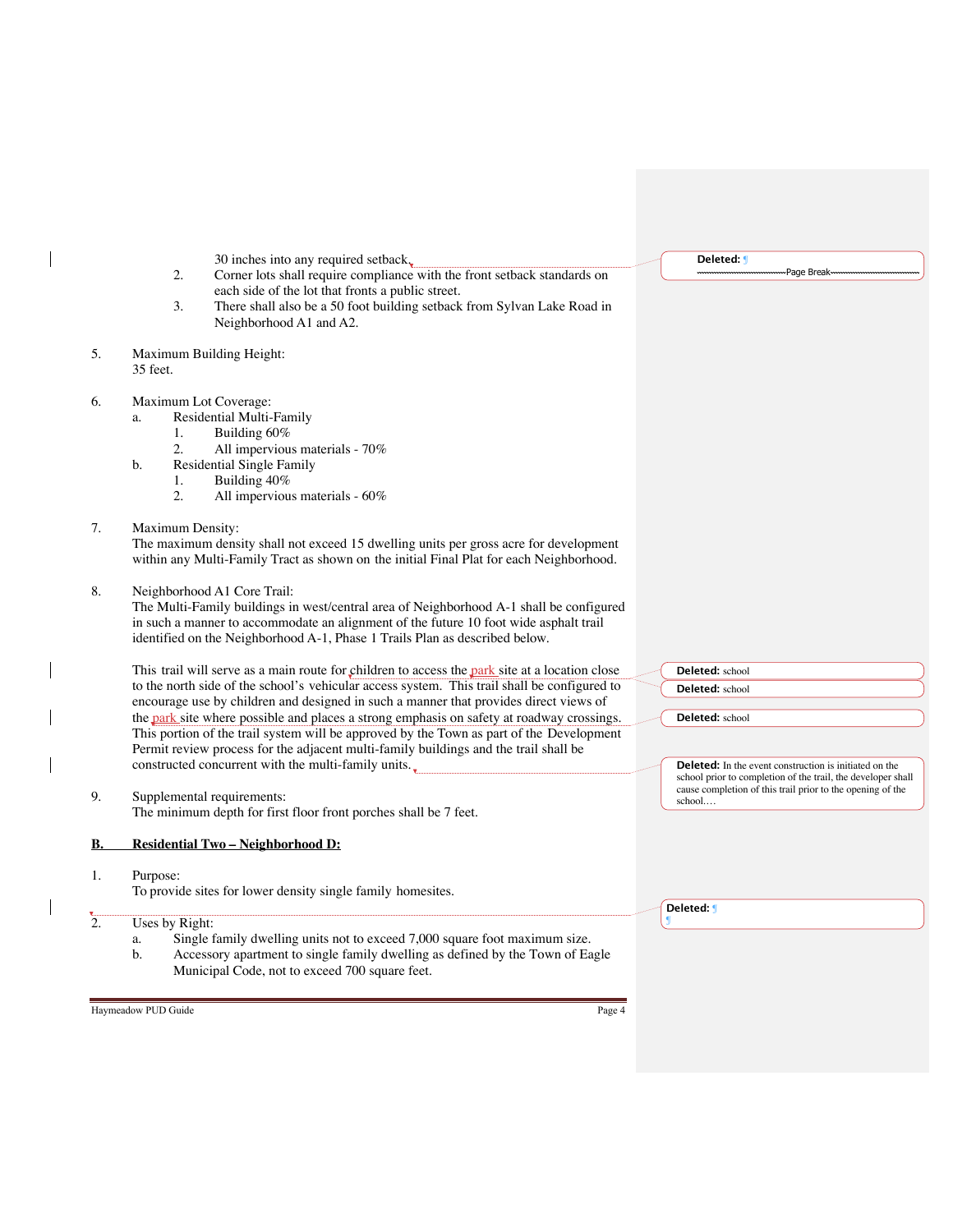- c. Model homes.
- d. Parks, open space and community gardens.
- e. Home occupations.
- f. Utility service structures and buildings/ maintenance facilities.
- g. Pedestrian and bicycle trails.
- h. Ponds, reservoirs and irrigation ditches.
- i. Temporary construction staging areas.
- j. Additional uses determined to be similar to uses by right listed above.
- k. Accessory uses customarily appurtenant to uses by right listed above.
- l . Accessory buildings may include detached garages, sheds and similar structures.
- m. Temporary tree farm
- n. Typical agricultural uses may continue within the neighborhood until residential site development is initiated.
- o. Mail box drop boxes or similar mail delivery facilities.
- p. Temporary sales office.

## 3. Special Uses:

- a. Day care of more than 8 children and elderly care.
- b. Bed and breakfast.
- c. Gravel borrow pit for on-site use.<br>d. Special Events
- Special Events
- 4. Minimum Building Setback Requirements:
	- a. Front: 25 feet
	- b. Side: 15 feet
	- c. Rear: 20 feet.
- 5. Supplementary setback requirements:
	- a. Corner lots shall require compliance with the front setback standards on each side of the lot that fronts a public street.
	- b. Roof eaves, bay window elements and similar features may encroach up to 30 inches into any required setback.
	- c. All garage doors shall be a minimum of 25 feet from the facing property line.
- 6. Maximum Building Height: 35 feet.
- 7. Maximum Lot Coverage:
	- a. Building 30%
		- b. All impervious materials 50%
- 8. Building Envelopes:

The Subdivision Final Plat or Plats for Neighborhood D shall contain appropriate notations requiring building envelopes to be designated on certain lots prior to any site grading or other disturbance of the designated lot. Specifically, any lot over 1/2 acre shall be limited to a building envelope of 15,000 square feet. Application(s) for Subdivision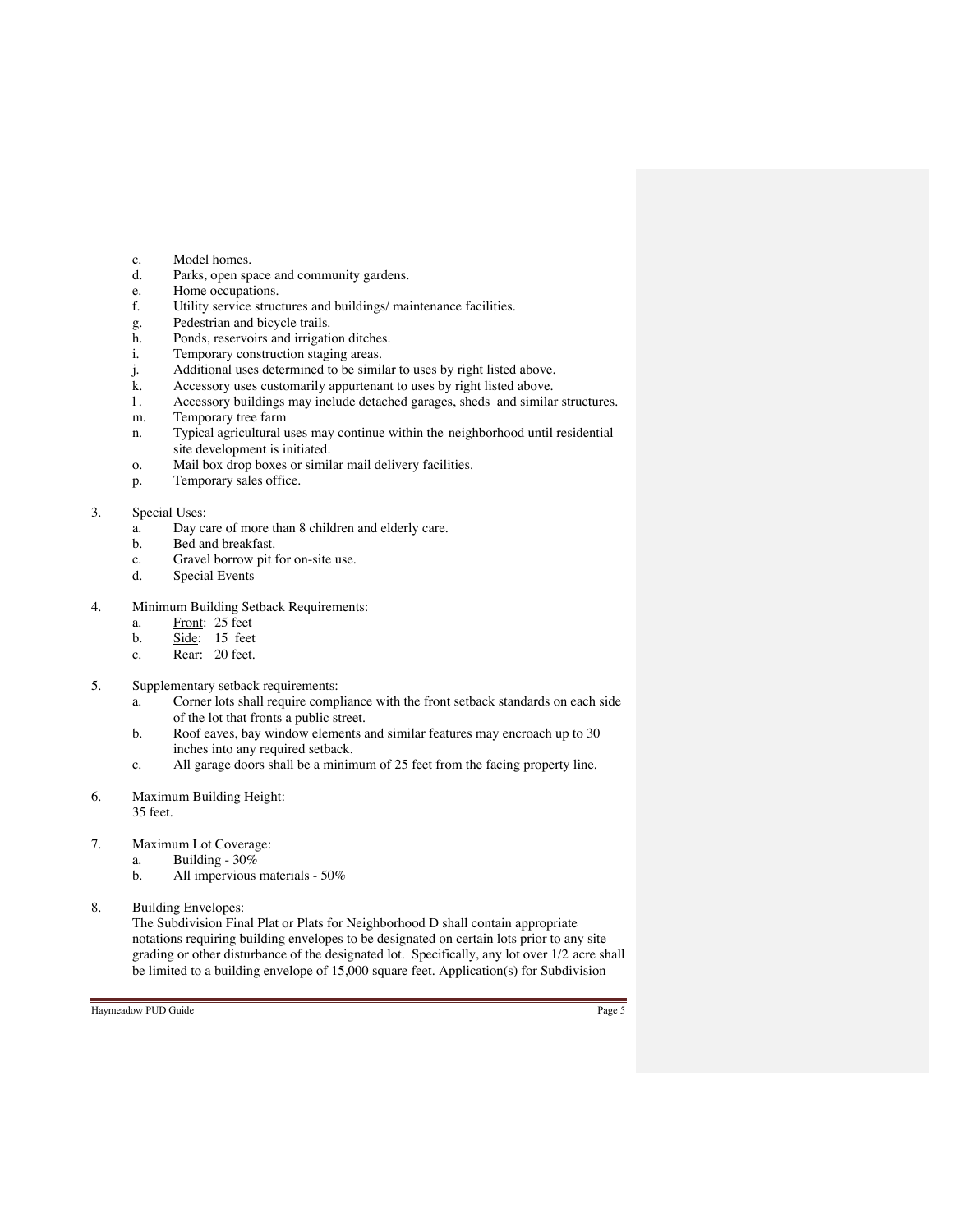Final Plat shall include a supplemental exhibit specifying lots requiring building envelopes. Upon approval of such supplemental exhibit by the Town Planner, any modification of such supplemental exhibit shall require approval from the Town. The owner of such lot shall propose a building envelope as part of the application for design review and building permit. The proposed building envelope shall comply with all criteria affecting building envelopes contained in the Design Guidelines as approved by the Town, and shall be so indicated graphically on a landscape/ site plan. This landscape/site plan shall also include calculations to indicate the building envelope does not exceed 15,000 sq. ft. The Town reserves the right not to issue a building or site improvement permit until a building envelope, if required, that complies with all approved Design Guideline criteria has been approved by the Design Review Committee.

As used in this document, the term "building envelope" shall be deemed to include the residence, any allowable accessory buildings, driveways, walkways, patios, and landscaped areas.

All portions of a lot outside of the designated 15,000 square foot building envelope shall maintain the existing pasture grasses or be landscaped in a dryland, native or xeric style that requires minimal irrigation. Any landscaping of this area shall require approval by the DRB.

## 9. Wildlife Corridor and Berm:

At the time of the first subdivision plat for Neighborhood D a 500 foot wide wildlife corridor shall be established on the adjacent open space to the east of Neighborhood D, as indicated on the approved PUD Development Plan attached as Exhibit A. If at this time a corresponding 500 foot wide wildlife corridor has not been provided or committed on the adjacent Adam Rib Ranch property, then a 1000 foot wide corridor is required on the Haymeadow Planned Unit Development. At the time of this final plat a deed restriction shall be placed on this wildlife corridor to guarantee its protection. This corridor shall be maintained in agricultural production.

The construction of a landscape screening berm shall be included in the public improvements for Neighborhood D. The purpose of this landscape screening berm is to provide visual buffer between the animals using the wildlife corridor and the activity associated with Neighborhood D. The final plat or deed restriction will include language that ensures this landscape screen/ berm is a permanent landscape feature. A conceptual graphic that illustrates the intent of the landscape berm is attached as Exhibit C.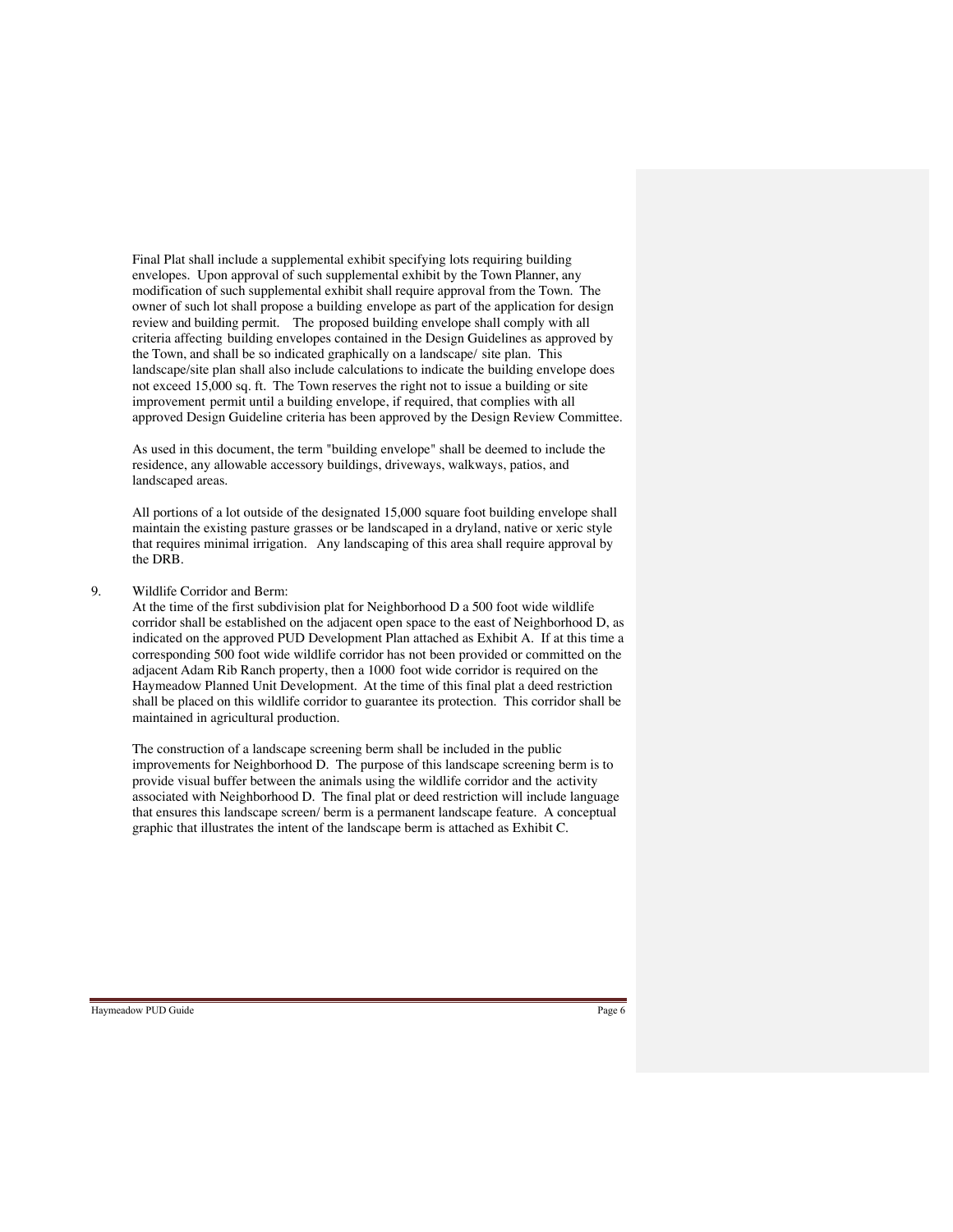| C. | <b>Recreation Open Space - Tract E, Town of Eagle Recreation Site:</b>                                                                                                                                                                                                                                                                                                                                                                       |  | Deleted: /School                                                                                            |  |  |
|----|----------------------------------------------------------------------------------------------------------------------------------------------------------------------------------------------------------------------------------------------------------------------------------------------------------------------------------------------------------------------------------------------------------------------------------------------|--|-------------------------------------------------------------------------------------------------------------|--|--|
|    |                                                                                                                                                                                                                                                                                                                                                                                                                                              |  | <b>Deleted: and School</b>                                                                                  |  |  |
| 1. | Purpose:                                                                                                                                                                                                                                                                                                                                                                                                                                     |  |                                                                                                             |  |  |
|    | To provide a land area for a recreation site to be dedicated to the Town of Eagle.                                                                                                                                                                                                                                                                                                                                                           |  | Deleted: and a school site                                                                                  |  |  |
| 2. | Uses by Right:                                                                                                                                                                                                                                                                                                                                                                                                                               |  |                                                                                                             |  |  |
|    | Indoor and outdoor recreation and entertainment facilities.<br>a.                                                                                                                                                                                                                                                                                                                                                                            |  |                                                                                                             |  |  |
|    | b.<br>Parks and picnic facilities.                                                                                                                                                                                                                                                                                                                                                                                                           |  |                                                                                                             |  |  |
|    | Community Center.<br>c.                                                                                                                                                                                                                                                                                                                                                                                                                      |  |                                                                                                             |  |  |
|    | Cultural and educational buildings and activities.<br>d.                                                                                                                                                                                                                                                                                                                                                                                     |  |                                                                                                             |  |  |
|    | Concessions, food and beverage service.<br>e.                                                                                                                                                                                                                                                                                                                                                                                                |  |                                                                                                             |  |  |
|    | f.<br>Special events including sports events and tournaments, entertainment and                                                                                                                                                                                                                                                                                                                                                              |  |                                                                                                             |  |  |
|    | cultural events.                                                                                                                                                                                                                                                                                                                                                                                                                             |  |                                                                                                             |  |  |
|    | Public Administration building.<br>g.                                                                                                                                                                                                                                                                                                                                                                                                        |  |                                                                                                             |  |  |
|    | Administration/Maintenance facilities.<br>h.                                                                                                                                                                                                                                                                                                                                                                                                 |  |                                                                                                             |  |  |
|    | Equestrian, pedestrian and bicycle trails.<br>i.                                                                                                                                                                                                                                                                                                                                                                                             |  |                                                                                                             |  |  |
|    | Dog park.<br>j.                                                                                                                                                                                                                                                                                                                                                                                                                              |  |                                                                                                             |  |  |
|    | Community gardens.<br>k.                                                                                                                                                                                                                                                                                                                                                                                                                     |  |                                                                                                             |  |  |
|    | Playgrounds, play equipment and water features.<br>1.                                                                                                                                                                                                                                                                                                                                                                                        |  |                                                                                                             |  |  |
|    | Temporary structures, tents and trailers associated with special events.<br>m.                                                                                                                                                                                                                                                                                                                                                               |  |                                                                                                             |  |  |
|    | Landscape improvements.<br>n.                                                                                                                                                                                                                                                                                                                                                                                                                |  |                                                                                                             |  |  |
|    | Lakes, ponds, reservoirs and irrigation ditches<br>о.                                                                                                                                                                                                                                                                                                                                                                                        |  |                                                                                                             |  |  |
|    | Special events utilizing either indoor or outdoor facilities of the park, including<br>$\mathbf{P}_{\mathbf{r}}$                                                                                                                                                                                                                                                                                                                             |  | <b>Deleted:</b> p.→ Public and/or Private School and related                                                |  |  |
|    | sporting, cultural or entertainment events.                                                                                                                                                                                                                                                                                                                                                                                                  |  | ancillary facilities, which may include, but not be                                                         |  |  |
|    | Temporary construction/administration office.<br>$\mathbf{q}$                                                                                                                                                                                                                                                                                                                                                                                |  | limited to, classrooms, common areas, gymnasiums,<br>cafeterias, theatres, offices, meeting rooms, parking, |  |  |
| 3. | Agricultural uses.<br>ς.                                                                                                                                                                                                                                                                                                                                                                                                                     |  | and outdoor recreation and athletic facilities. A bus barn                                                  |  |  |
|    | Public or private roads and utilities including bridges, utility, improvements, lines<br>Ś,                                                                                                                                                                                                                                                                                                                                                  |  | or overnight vehicle storage area would not be                                                              |  |  |
|    | and mains, facilities, services and buildings.                                                                                                                                                                                                                                                                                                                                                                                               |  | considered a use-by-right.                                                                                  |  |  |
|    | Additional uses determined to be similar to uses by right listed above.                                                                                                                                                                                                                                                                                                                                                                      |  | Deleted: q                                                                                                  |  |  |
|    |                                                                                                                                                                                                                                                                                                                                                                                                                                              |  | Deleted: school                                                                                             |  |  |
|    | Minimum Building Setback Requirement:<br>There shall be a 25 foot building setback from all lot lines that front public roads, except<br>from Sylvan lake Road where a 50 foot setback shall be required. From other lot lines<br>there shall be no minimum except must be sufficient to accommodate utilities, drainage,<br>the contract of the contract of the contract of the contract of the contract of the contract of the contract of |  | Deleted: r                                                                                                  |  |  |
|    |                                                                                                                                                                                                                                                                                                                                                                                                                                              |  | <b>Deleted:</b> s                                                                                           |  |  |
|    |                                                                                                                                                                                                                                                                                                                                                                                                                                              |  | Deleted: t                                                                                                  |  |  |
|    |                                                                                                                                                                                                                                                                                                                                                                                                                                              |  | Deleted: u                                                                                                  |  |  |

there shall be no minimum except must be sufficient to accommodate utilities, drainage, access, fire and building code regulations.

4. Maximum Building Height:

35 Feet. Architectural features such as a tower, cupola or other architectural focal point may have a maximum height of 42 feet if approved by the Haymeadow Design Review Board.

- 5. Density Allowance: N/A
- 6. Maximum Site Coverage:  $\rm N/A$

Haymeadow PUD Guide Page 7

 $\overline{\phantom{a}}$ 

 $\overline{\phantom{a}}$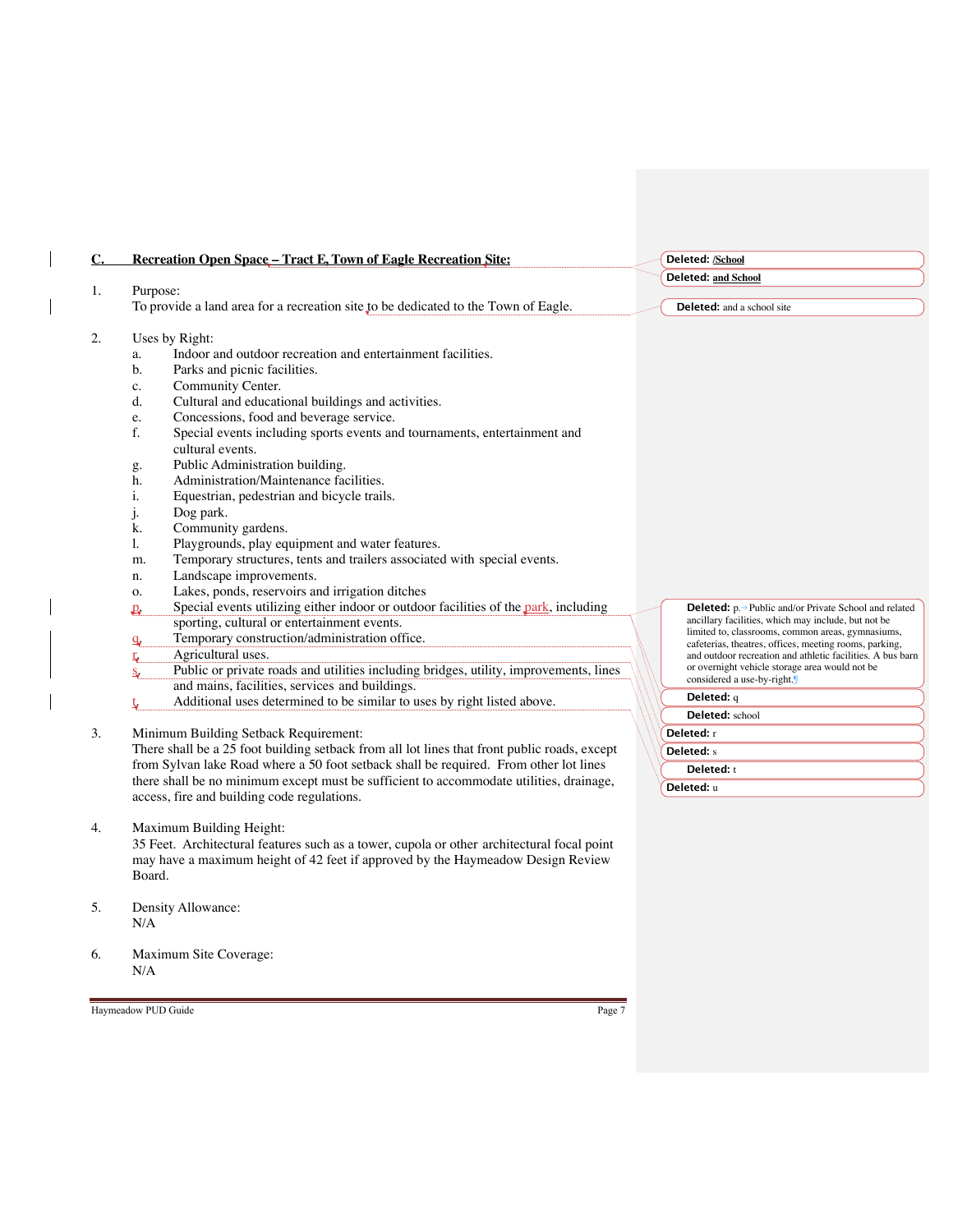- **D. Natural Open Space Tracts OS-A, OS-B & OS–C, as labeled on the Preliminary Subdivision Plan, as well as future open space Tracts which will be created through resubdivision of Tract H of the PUD Preliminary Subdivision Plan. The approved PUD Development Plan depicts the general location and size of the future Open Space and Neighborhood areas within Tract H. The PUD Preliminary Subdivision Plan is attached as Exhibit B.**
- 1. Purpose:

To provide sites for natural open space, active recreation, agricultural uses, trails and park facilities, water storage and drainage improvements and landscape improvements.

## 2. Uses by Right:

- a. Equestrian, pedestrian and bicycle trails.
- b. Landscape Improvements.
- c. Lakes, ponds, reservoirs and irrigation ditches.
- d. Shade shelters and picnic facilities.
- e. Public or private roads, trailhead parking, restrooms, and utilities including bridges and utility improvements, tanks, lines, mains, pumphouses, facilities, services and buildings.
- f. Agricultural uses and associated facilities.
- g. Community gardens and associated facilities.
- h. Dog parks.
- i. Special events associated with agricultural facilities, community garden facilities, trails and trailheads, such as athletic, entertainment or cultural events.
- 3. Building Setback requirement 25 feet
- 4. Maximum Building Height 35 feet
- 5. Gross Density Allowance: N/A
- 6. Maximum Site Coverage: N/A
- 7. Supplemental Requirements: The design and placement of recreation trails adjacent to the eastern wildlife corridor and open space shall minimize the impact of recreation users upon wildlife.

October.¶

**Deleted:** j. Weddings and community events hosted at the existing cabin and the surrounding area, which shall include the right to improve said structure and seasonally install an outdoor tent from May through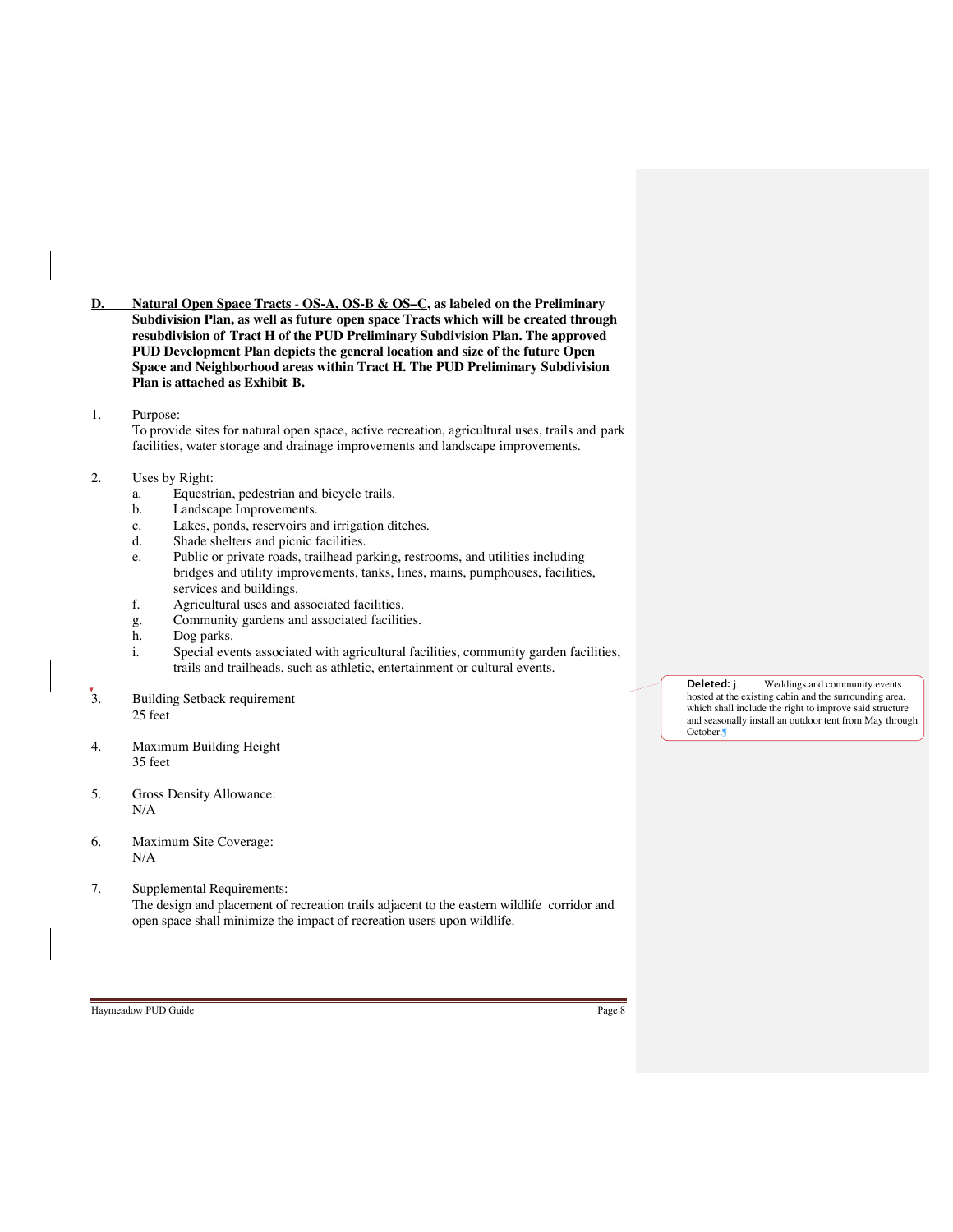## **E. Fire Station - Tract G:**

#### 1. Purpose:

To provide a site for a fire station and related improvements.

#### 2. Uses by Right:

- a. Fire station and related ancillary facilities, which may include, but not be limited to, offices, meeting rooms, training areas, crew quarters and temporary residences for fire fighters.
- b. Additional uses determined to be similar to uses by right listed above.
- c. Accessory uses customarily appurtenant to uses by right listed above.

## 3. Building Setback Requirement: There shall be a 25' building setback from all lot lines.

## 4. Maximum Building Height:

35 feet. Architectural features such as a tower, cupola or other architectural focal point may have a maximum height of 42 feet if approved by the Haymeadow Design Review Board.

5. Haymeadow DRB approval and Town of Eagle Development Permit approval will be required prior to construction of buildings or alteration of the site.

## **F. Trailhead Park – Tract F**

1. Purpose:

To provide a site for active park and recreation facilities, formal and informal play fields, open space, ponds and water features, stream corridors and recreation trails, community buildings and facilities.

## 2. Uses by Right:

- a. Indoor and outdoor recreation and entertainment facilities.
- Parks and picnic facilities.
- c. Community Center.
- d. Cultural and educational buildings and activities.
- e. Concessions, food and beverage service.
- f. Special events including sports events and tournaments, entertainment and cultural events.
- g. Administration/Maintenance facilities.<br>h. Homeowner Association or Metro Dist
- Homeowner Association or Metro District operated or contracted enclosed storage or administration building.
- i. Equestrian, pedestrian and bicycle trails.
- j. Dog park.
- k. Community gardens.
- l. Playgrounds, play equipment and water features.
- m. Temporary structures, tents and trailers associated with special events.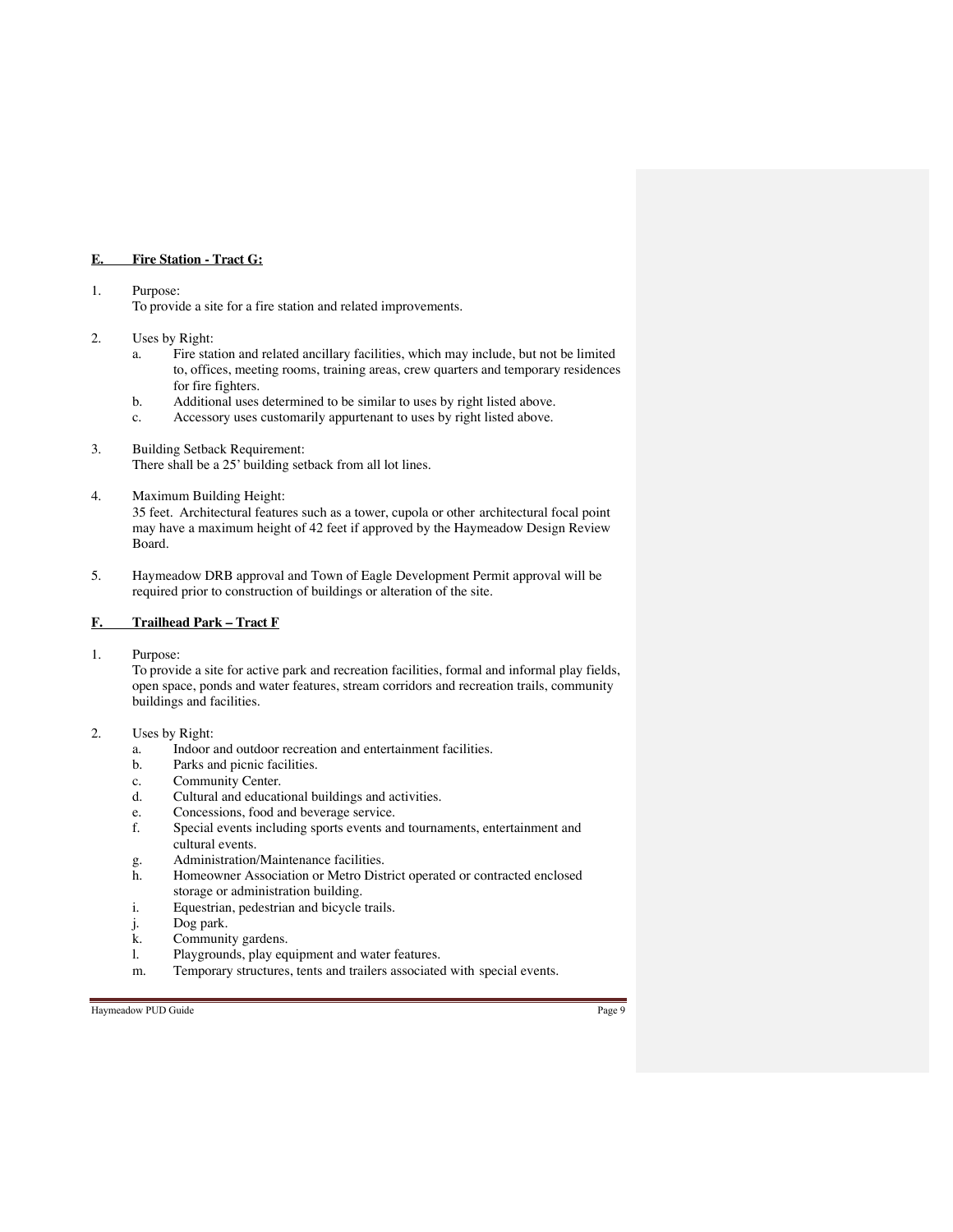|             | n.       | Landscape improvements.                                                                                                                                                                     |                                                |
|-------------|----------|---------------------------------------------------------------------------------------------------------------------------------------------------------------------------------------------|------------------------------------------------|
|             | 0.       | Lakes, ponds, reservoirs, raw water irrigation structures and facilities and                                                                                                                |                                                |
|             |          | irrigation ditches.                                                                                                                                                                         |                                                |
|             | p.       | Temporary construction/administration/sales office. Public or private roads and                                                                                                             |                                                |
|             |          | utilities including bridges, utility, improvements, lines and mains, facilities,<br>services and buildings.                                                                                 |                                                |
|             | q.       | Agricultural uses.                                                                                                                                                                          |                                                |
|             | r.       | Additional uses determined by the Town Planner to be similar to uses by right                                                                                                               |                                                |
|             |          | listed above.                                                                                                                                                                               |                                                |
|             |          |                                                                                                                                                                                             |                                                |
| 3.          |          | <b>Building Setback Requirement:</b><br>There shall be a 25' building setback from all lot lines.                                                                                           |                                                |
|             |          |                                                                                                                                                                                             |                                                |
| 4.          |          | Maximum Building Height:                                                                                                                                                                    |                                                |
|             |          | 35 feet. Architectural features such as a tower, cupola or other architectural focal point                                                                                                  |                                                |
|             |          | may have a maximum height of 42 feet if approved by the Haymeadow Design Review                                                                                                             |                                                |
|             | Board.   |                                                                                                                                                                                             |                                                |
| <u>G.</u>   |          | <b>Cabin - Tract I</b>                                                                                                                                                                      | Formatted: Font: Bold                          |
|             |          |                                                                                                                                                                                             |                                                |
| $1_{\odot}$ | Purpose: |                                                                                                                                                                                             |                                                |
|             |          | To provide a venue for special events including but not limited to weddings, community and<br>corporate events including overnight stays by guests for no more than two consecutive nights. |                                                |
|             |          |                                                                                                                                                                                             |                                                |
| 2.          |          | Uses by Right:                                                                                                                                                                              |                                                |
|             |          | a. Cabin with kitchen, bathrooms and dressing/bedroom rooms.<br>b. Indoor and outdoor special events limited to a maximum of 170 attendees.                                                 |                                                |
|             |          | c. Landscape Improvements                                                                                                                                                                   |                                                |
|             |          | d. Seasonal tents for special events                                                                                                                                                        |                                                |
|             |          | e. Parking for no more than 20 vehicles                                                                                                                                                     |                                                |
|             |          | f. Portable self contained restrooms.<br>g. Equestrian, bicycle and pedestrian trails.                                                                                                      |                                                |
|             |          |                                                                                                                                                                                             | Formatted: Font: Times                         |
|             |          | Building setback requirement: 25 feet from all lot lines                                                                                                                                    | Formatted: List Paragraph, Indent: Left: 0.75" |
|             |          | Maximum Building Height 24 feet                                                                                                                                                             |                                                |
|             |          | 5. Gross Density Allowance: One Dwelling Unit not to exceed 2,500 square feet<br>6. Maximum site coverage: N/A                                                                              |                                                |
|             |          | 7. Supplementary Regulations:                                                                                                                                                               |                                                |
|             |          | a. Special Events utilizing outdoor space shall not be allowed on a seasonal basis between                                                                                                  |                                                |
|             |          | the dates of December 1 to May 15.                                                                                                                                                          |                                                |
|             |          | b. No amplified music shall be allowed between the hours of 11:00 pm and 9:00 am.<br>c. Water and wastewater connection to the cabin shall be completed at the time those                   |                                                |
|             |          | utilities are extended into Neighborhood D.                                                                                                                                                 |                                                |
|             |          | d. Special Event parking for events larger that 20 attendees shall be accommodated on                                                                                                       |                                                |
|             |          | ABRIKA owned Haymeadow property or guests shall be shuttled in from private offsite                                                                                                         |                                                |
|             |          | locations. No off-site parking in public parking lots or on Town of Eagle property or<br>road right of ways shall be permitted.                                                             |                                                |
|             |          |                                                                                                                                                                                             |                                                |
|             |          |                                                                                                                                                                                             |                                                |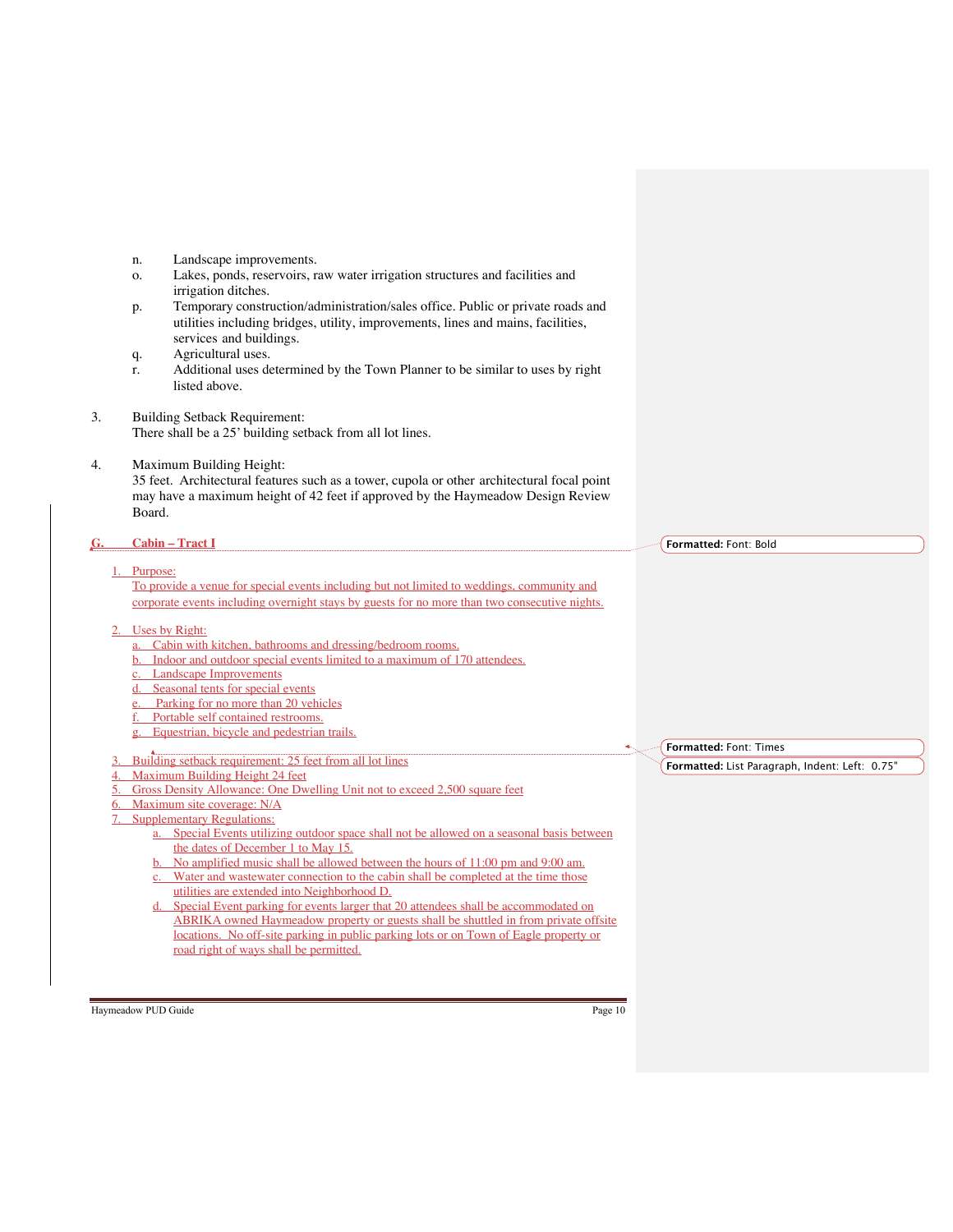#### **Formatted:** Font: Bold

#### Purpose:

**H. School – Tract J**

To provide a land for a school site to be dedicated to the Eagle County School District.

Uses by Right:

h. Public and /or private school and related ancillary facilities, which may include but not limited to, classrooms, common areas, gymnasiums, cafeterias, theaters, offices, meeting rooms, parking and outdoor recreation, athletic and teaching facilities. A bus barn or dedicated overnight vehicle storage would not be considered a use-by-right.. Indoor and outdoor special events.

## 10. Building setback requirement: 25 feet from all lot lines

Maximum Building Height 35 feet.. Architectural features such as a tower, cupola or other architectural focal point may have a maximum height of 42 feet if approved by the Haymeadow Design Review Board.

11. Gross Density Allowance: N/A

12. Maximum site coverage: N/A

## **4. DENSITY CONTROL**

Allowable maximum densities for each Neighborhood Parcel are set forth within the following density chart; provided however, that any Neighborhood Parcel may contain up to 1.25 times the total number of allowable dwelling units as described below. Any such increase in density of a Neighborhood Parcel shall be offset by an equal decrease in density from another Neighborhood Parcel. The intent of this provision is to allow flexibility in planning to take into account varying site conditions, market conditions and other design factors. There shall be no transfer of density allowed into Neighborhood D.

In no event shall the total number of residential units in all planning parcels within the Haymeadow PUD combined exceed 837 units. Accessory dwelling units not exceeding seven hundred (700) square feet appurtenant to single family dwellings shall not be included in such limitation.

The combination of two or more existing residential units into a lesser number of units shall first be approved by the Haymeadow Design Review Board and the Town Planner if any of such units have been designated as an affordable housing unit pursuant to the Town of Eagle Local Employee Residence Program. Approval by the Town shall be granted if such combination is in conformance with this PUD Guide and any applicable building codes. However, residential units designated as affordable housing units shall not be combined if such

combination would reduce the total number of affordable housing units below the minimum number of required affordable housing units required under the Town's Local Employee Residence Program.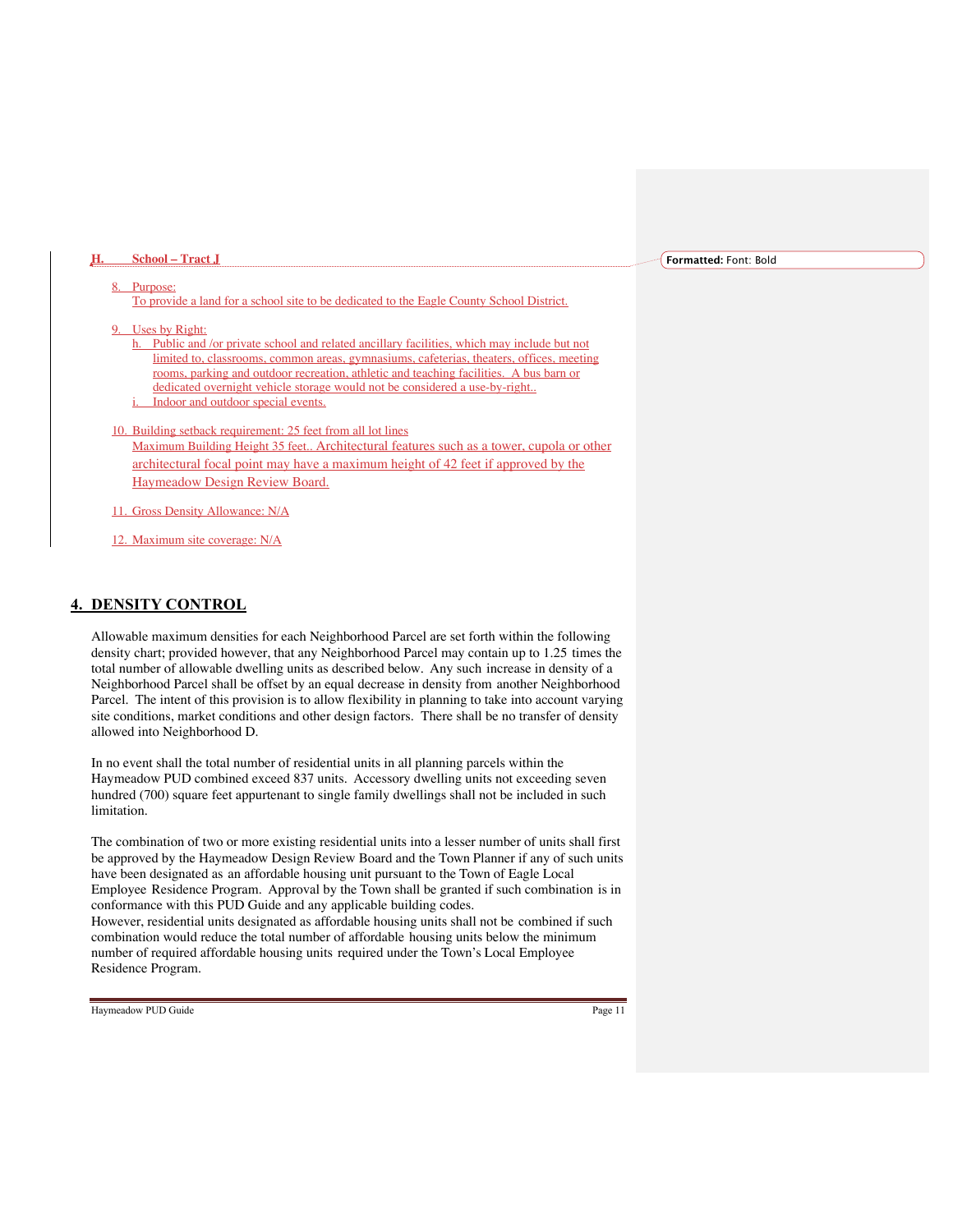The Haymeadow Homeowners (Design Review Board) and the Town of Eagle shall have all remedies available to them at law or in equity to enforce the provisions of this Section.

Accompanying each Final Plat and Development Permit application shall be an inventory of dwelling units that have been approved by previously final plats and/or Development Permits for each respective Neighborhood.

| Neighborhood | <b>Single Family/Duplex</b> | <b>Multi-Family</b> | Total # D.U. |                    |
|--------------|-----------------------------|---------------------|--------------|--------------------|
| Αl           | oΖ                          |                     | 340          | Deleted: 146       |
| A2           | 103                         | 86                  | 189          | Deleted: 228       |
|              | 161                         |                     | 161          | <b>Deleted: 48</b> |
|              |                             |                     |              | Deleted: 209       |
|              |                             |                     | 50           | Deleted: 64        |
| <b>TOTAL</b> | 493                         | 344                 | 837          | Deleted: 161       |

Density within each neighborhood has been defined in the PUD Development Plan and the PUD Guide as two unit types: Multi-Family and Single Family/Duplex. Up to 25% of the units identified as Multi-Family may be converted to Single Family/Duplex units and allowed in areas referenced as Multi-Family on the PUD Zoning Plan. No additional density beyond the 837 approved units is allowed.

## **5. PARKING REQUIREMENTS**

All uses within Haymeadow will be subject to the parking standards of the Town of Eagle Land Use & Development Code with the following exceptions. Any on-street parking spaces shall be constructed as guest or park parking and may not be counted toward fulfilling residential parking requirements. Each single-family or duplex residence shall have a minimum of two on site parking spaces in addition to any garage space. These parking spaces shall fit within the property and not overhang any public walkway or travel way. Any accessory dwelling associated within a single family residence shall have one dedicated on-site parking space. A Bed and Breakfast use as defined in this PUD Guide shall provide the required single family parking plus one additional parking space per guest room.

## **6. DESIGN REVIEW**

Design guidelines shall be prepared which will establish architectural and building material standards, landscape design, urban design, site design standards and a design review process for development within Haymeadow. These guidelines shall be approved and in place for any area of the Haymeadow PUD prior to the approval of any Subdivision Final Plat for that area. The Design Guidelines shall be submitted to the Town for review and approval by the Town Board using the Major Development Permit Review process. Subsequent major revisions to the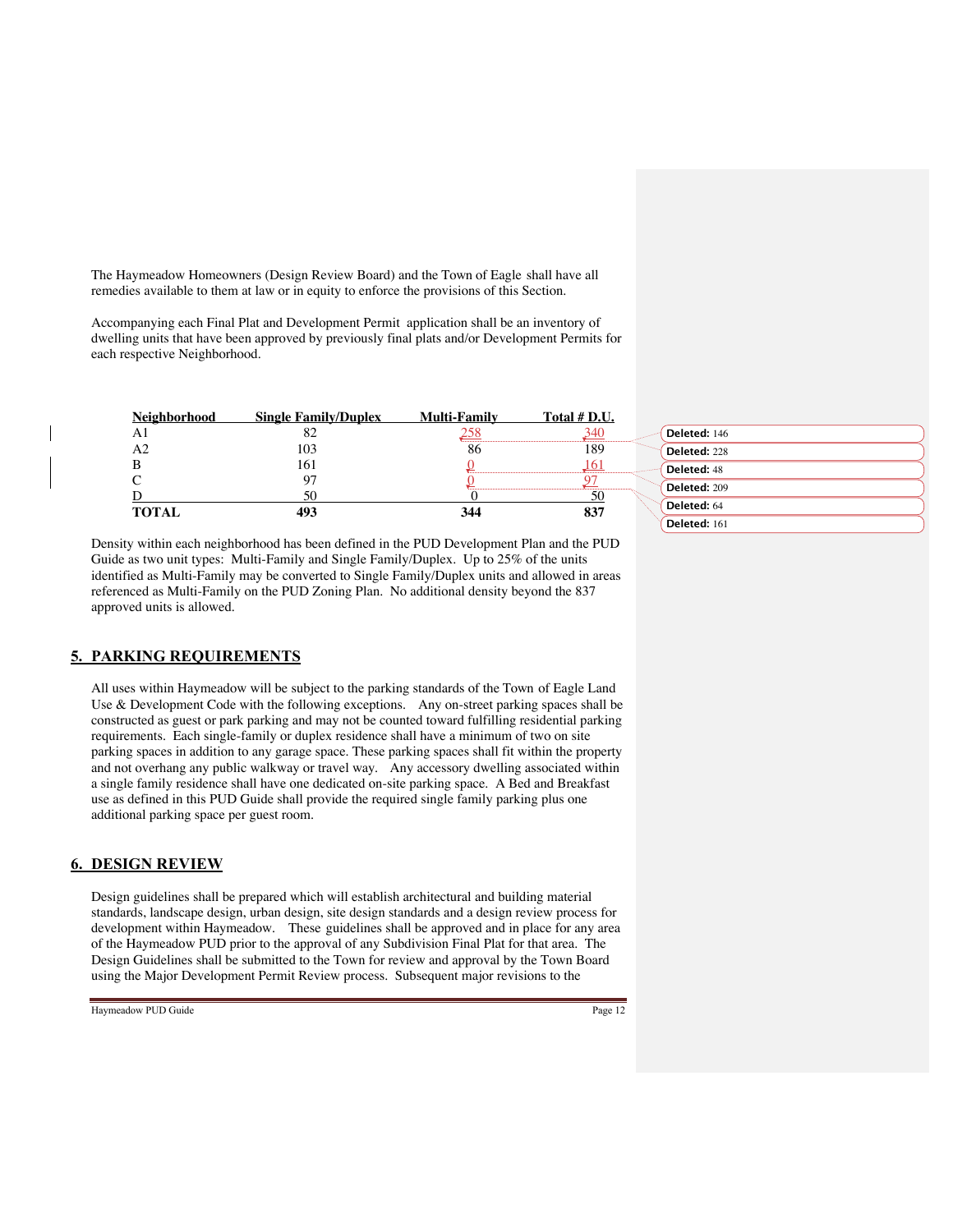guidelines shall be subject to the same review and approval process of the Town of Eagle.

The Haymeadow Home Owners Association shall establish a Haymeadow Design Review Board that shall have authority and responsibility over the design review process. In the event that the Haymeadow Design Review Board ceases to fulfill its duties as described in the guidelines the Town of Eagle may assume the role of the Design Review Board.

All projects requiring a Town of Eagle permit shall adhere to the standards of this PUD and, where not specifically covered, the provisions of the Town of Eagle Land Use Code.

Applicants for all new development proposals, new buildings or building modifications, new landscaping or landscaping modifications, as defined in the adopted design guidelines, shall submit such proposals for review and approval by the Design Review Board.

The Town of Eagle shall not issue a building permit or grading permit without prior approval by the Design Review Board as demonstrated by drawings stamped as approved by the Design Review Board.

#### 1. **Architectural Design Standards:**

The site design concept for Haymeadow, and for Neighborhood A in particular, is to create pedestrian friendly, walkable well-connected neighborhoods. A streetscape plan that includes a wide planting strip with street trees and sidewalks along both sides of the street will frame the residential development.

In the single family and duplex neighborhoods relatively narrow lots with uniform building setbacks, recessed garages and a well-established front porch element will create a strong neighborhood pattern. As the development progresses into Neighborhoods B, C and D the approved PUD Development Plan density decreases and the narrow lot pattern and streetscape design may become more relaxed.

Multi-family buildings will also be oriented to respect the streetscape while providing off-street parking. The buildings will be arranged to also focus on courtyard and open space access that will maintain a less formal but equally inviting pedestrian neighborhood quality.

The architecture of the Haymeadow community will both integrate with and enhance the beauty of the Town of Eagle and the Brush Creek valley. The intended goal is to develop a series of neighborhoods at ease with the surrounding ranching setting that look and feel like a natural evolution of the greater Eagle community. This will be assured through the development, adoption and enforcement of design guidelines that:

- a. Establish design and construction standards that both fit in the setting and ensure a consistent high level of quality across a wide array of housing types;
- b Respond to the unique attributes and sensitivities of the site which are reflected in the design tenets underlying the plan;
- c. Implement a diverse but cohesive, unified and balanced architectural and landscape theme;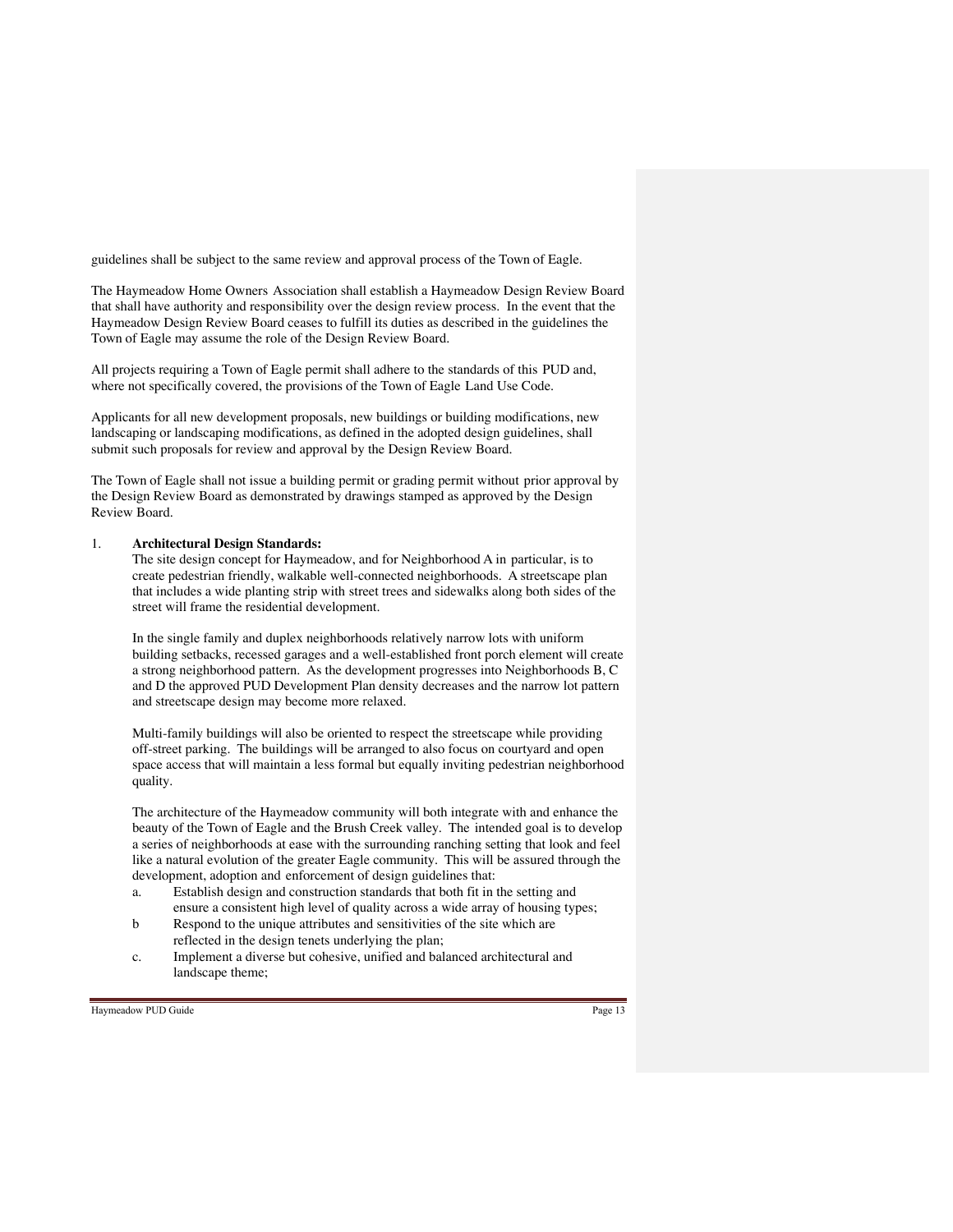- d. Control massing of buildings to be appropriate in scale and context;
- e. Site structures in a manner which responds to existing physical site features, maximizes vistas, privacy and addresses energy usage ;
- f, Utilize forms and materials that honor the site's cultural history.

The Applicant has begun to develop housing designs that are illustrative of its vision for the property and are attached as Exhibit D.

These illustrative drawings:

- are examples of the type and style of housing that can be achieved in each residential building type. The architectural character will offer variety but will also include a style that ties together the single family and multi-family building types;
- reflect the general design principals outlined above which are the framework to be expanded upon and implemented in future design guidelines.

The architecture of the Haymeadow Community is inspired by the natural materials and simple gathered forms of the surrounding historic Colorado ranch compounds. These typical asymmetric historic buildings which evolved over time have a casual and intimate architecture which is at harmony with the land. The proposed palette of natural earth colored stucco, timbers and stained wood sidings will give the buildings a natural patina that will blend in with the surroundings. The architecture of the community will be rooted in the history of the place.

The main element of the house should typically be two stories in height and typically have gable roof(s) with smaller attached one-story elements with typical shed roofs. Buildings are generally taller in the middle and step down at ends with typically one and a half story massing at the sides of the house and should step with grade to minimize site grading.

Primary building materials/colors must be muted tones derived from the earth, trees and rock outcroppings of the surroundings environment.

#### 2. **Environmental Building Practices:**

- a. Low environmental impact and energy efficiency approaches to site planning, design, landscaping and construction are highly encouraged.
- b. Owners are encouraged to review LEED guidelines published by the US Green Building Council (www. usgbc.org) which encourage energy efficiency, resource efficiency and healthy indoor air quality.
- c. Passive and active solar is highly encouraged. Hot water and photo voltaic solar panels are encouraged to be well planned and integrated in to the architectural design. Panels should be installed in the same plane as the roofs and close to flush with the roof. Solar panels and all associated mounting brackets and hardware shall be all black. No bright shiny metal elements are allowed.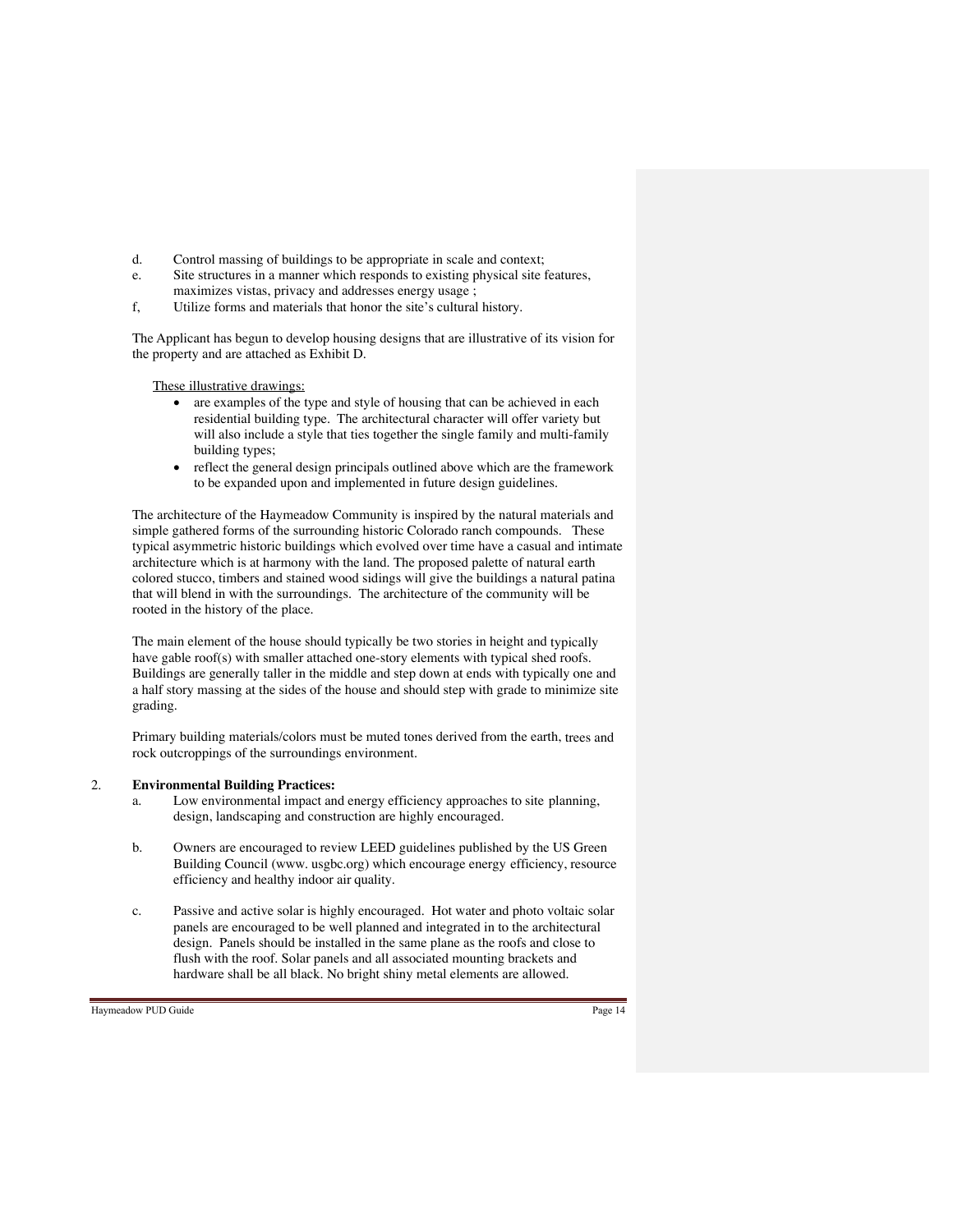## 3. **Landscape Design Standards:**

Landscape Design Standards will be written and adopted as an integral part of the overall design guidelines. The intent of the landscape design guidelines will be provide standards for landscaping and water conservation within the PUD that enhance and maintain the character of the residential neighborhoods and public spaces of the Haymeadow PUD. The Landscape Design Guidelines shall comply with the Town of Eagle Water Efficiency & Conservation plan as applicable.This will be accomplished by:

- a. Setting minimum and maximum standards for planting within residential and public spaces.
- b. Promoting the conservation of water through selection of proper plant palettes and the use of efficient irrigation techniques.
- c. Controlling the spread of noxious weeds and invasive plant species.

## 4. **Illumination Design Standards:**

Illumination design standards for residential and public uses shall be included within the approved design guidelines. The intent of these standards will be to provide compliance with adopted Town of Eagle lighting requirements and appropriate dark sky practices.

#### 5. **Fencing Design Standards:**

Fencing design standards shall be included within the approved design guidelines. The intent of these standards will be to provide a compatible appearance among residential properties and to regulate the structure, location, height, color and materials of fencing prior to installation. Where appropriate and as required, wildlife friendly fencing will be specified.

## 6. **Specific Design Considerations:**

Specific design considerations have been discussed with the Town of Eagle through the Haymeadow PUD Development Plan approval process. This section of the PUD provides a commitment to incorporate certain design considerations into the Haymeadow Design Guidelines.

- a. Final Plat and Development Permit applications shall include site and landscape design considerations for each Sylvan Lake Road intersection that creates key visual corridors into the adjacent neighborhood, creating a sense of welcome and entry. This is of specific importance at the school road intersection.
- b. Any development plan that includes a enclosed storage building or a HOA/Metro District maintenance yard shall include appropriate landscape screening to screen the view from the public street. Any yard and building plan structures shall require approval of the Haymeadow Design Review Board.
- c. Cedar or other wood shake shingle products shall not be allowed as a roofing material.
- d. Multi-Family development and Fire Station shall be subject to Town of Eagle Development Permit review as outlined in Section 4.06 of the Town of Eagle Land Use and Development Code.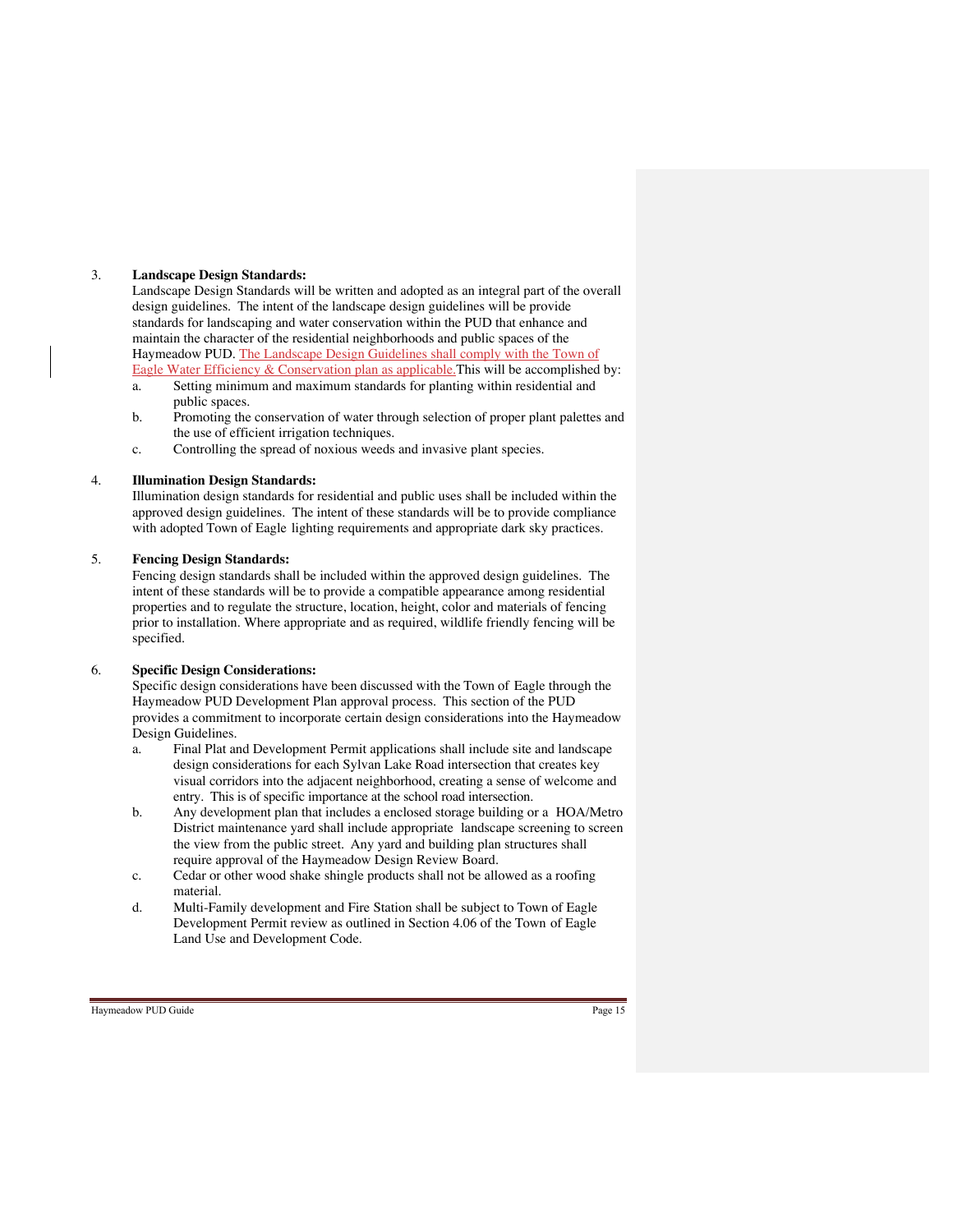# **7. SIGNS**

Sign regulations shall meet the Town of Eagle sign code; unless a comprehensive Haymeadow Sign Program is approved by the Town of Eagle.

# **8. DOGS AND PET CONTROL**

Each dwelling unit will be permitted to house up to two dogs and offspring up to three months old. Residents will be prohibited from harboring dogs on their property unless they have adequate facilities (i.e., animals kept in residence, a fenced yard, an electronically fenced yard, dog run, or kennel) to contain the animals. Enclosed runs must be located immediately adjacent to the home, within the lot's building envelope if an envelope is required, and shall not exceed 1,000 square feet. If facilities are inadequate to contain the dog(s), the animals will be immediately removed from the subdivision until adequate structures can be built.

At no time are dogs to be allowed to run freely, other than within designated leash free dog parks. Haymeadow shall be subject to any and all leash laws and other pet regulations as adopted by the Town of Eagle.

Stray dogs may also be controlled by the Town and/or County and Colorado Department of Parks and Wildlife (CDPW). Homeowners not in compliance with these dog restrictions will be responsible for any and all costs incurred by the Town, County, and/or CDPW for enforcing these provisions.

Contractors, subcontractors and other construction related visitors shall be prohibited from bringing dogs onto the Haymeadow PUD.

# **9. FENCING**

Any fencing separating a residential lot from adjacent natural open space shall be required to meet the wildlife friendly fencing guidelines of Colorado Parks and Wildlife.

The Haymeadow Metro District and/or Homeowners Association shall be responsible for maintaining a fence at appropriate perimeter sections of the PUD to keep cattle grazing on adjacent lands from entering the Haymeadow PUD.

## **10. TOWN OF EAGLE DEVELOPMENT PERMIT**

All multi-family buildings, the fire station, school and Trailhead Park pavilion building shall be required to obtain a Development Permit pursuant to Section 4.06 of the Town of Eagle Land Use and Development Code

## **11 TRASH RECEPTACLES**

Single family residences within the Haymeadow PUD shall be restricted from storing or leaving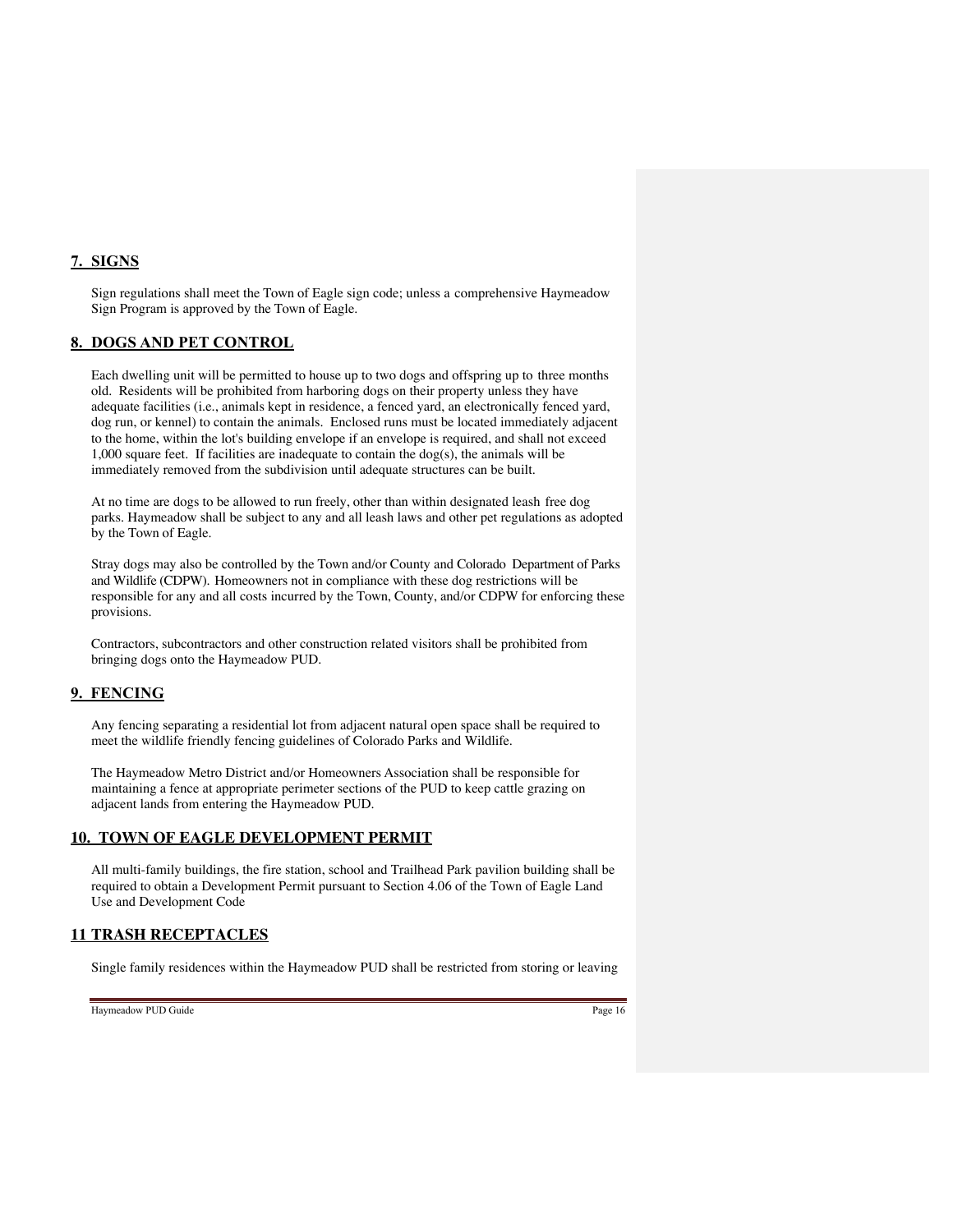trash receptacles outside overnight. Trash receptacles shall be placed outside on the day of pickup and shall be returned to an indoor location the same day.

Multi-family buildings shall provide wildlife resistant trash enclosure structures consistent with the approved Design Guidelines.

## **12. CONFLICTS**

The specific provisions of this Guide shall supersede those of the Town of Eagle Land Use Regulations. However, where the Guide does not address an issue, the specific provisions of the Town of Eagle Land Use Regulations shall prevail. In cases of dispute or ambiguity, the Board of Trustees shall act to interpret.

## **13. AMENDMENTS TO THE HAYMEADOW PUD GUIDE, PUD DEVELOPMENT PLAN AND SUBDIVISION PLANS**

It is anticipated that modifications or amendments to this PUD Guide, the PUD Development Plan, and Subdivision Plans will be necessary from time to time as Haymeadow progresses. This PUD Guide provides for two types of modifications or amendments: minor and major.

#### **Minor Modifications:**

Minor modifications are those changes which will not alter the original project concept but which may result in minor changes in the design of Haymeadow. Minor modifications include, but are not limited to internal road alignment alterations, minor adjustments to parcel boundaries, building envelope changes, and additions of land uses not previously listed but determined to be similar to listed uses. Minor adjustments to Planning Parcel boundaries shall be defined as:

Change in land use of a parcel of property not to exceed 20,000 square feet to conform to the land use of property immediately adjacent to it, provided however, that the provisions of this article shall not apply to property adjacent to any parcel of property the land use of which has previously been changed pursuant to the provisions of this article. Minor modification shall also include any decrease in size of a Neighborhood Residential parcel that is offset by an equal increase in an open space parcel.

Minor modifications may be authorized by the Town of Eagle Zoning Administrator upon written request. The Zoning Administrator shall act upon any minor modification request within 30 days of such a request. Any decision by the Zoning Administrator may be appealed in writing to the Eagle Board of Trustees within 30 days of such decision.

## **B. Major Modifications:**

Major modifications are those changes not considered to be minor modifications and are changes that could alter the character or land use of a portion of the project.